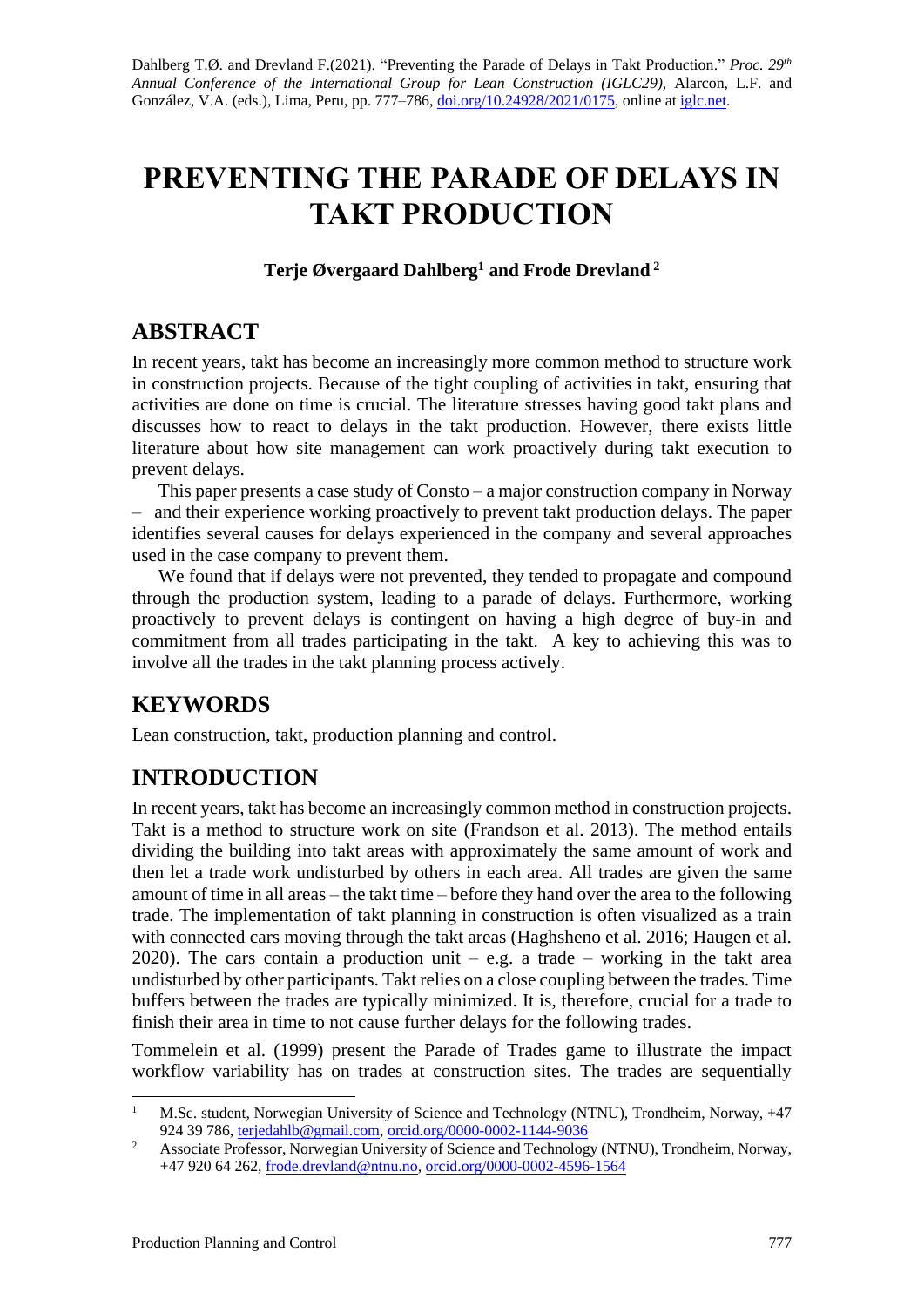dependent. Thus, an unreliable workflow will result in work stations – i.e. train cars in takt – being unable to realize their full production capacity and therefore lead to waste. As we show in this paper, not properly ensuring a reliable flow in takt production will result in a parade of delays – as in Location-Based Management System (LBMS) is referred to as cascading delays (Seppänen 2009).

The literature underlines the importance of the takt planning process to make a robust takt plan to prevent production delays (Frandson et al. 2014). However, Haghsheno et al. (2016) claim that the takt plan is not a fixed document, but a plan developed throughout the project. Binninger et al. (2017) suggest adjustment mechanisms to deal with the disruption in the takt plan's execution. Common for all their suggested adjustment mechanisms is that they are implemented after a delay already has occurred in the plan. There is a dearth of information in the literature about how delays can be prevented, after the takt plan is made.

The purpose of this paper is to look at how managers on site can prevent delays proactively in executing the takt. To do so, we present a case study of a major construction company in Norway, Consto. The paper starts by presenting the theoretical background for the paper. After that, we outline the methodology for the case study. In the result section, we present causes for delays in takt identified in the case study and the different approaches used in the case company to avoid these delays. The discussion section considers the overall implications of our findings. Finally, we present the paper's conclusion and suggest further work.

# **THEORETICAL BACKGROUND**

There are various approaches to takt production. However, according to Frandson et al. (2013), all takt planning procedures have in common that they evolve a rough production plan into an increasingly detailed and finalized production schedule throughout the iterations. The literature refers to two major approaches – *takt time planning* (TTP) and *takt planning and takt control* (TPTC) (Lehtovaara et al. 2020). The two approaches have much in common. They differ in how takt areas are defined and the degree of trade involvement in the planning process. TTP areas are formulated by finding the smallest repetitive sections of the operation, while TPTC areas are formulated by finding similar work densities. TTP emphasizes trade participation in the overall decision-making phase, while TPTC prioritizes the client's desires as a key planning criterion and prefers predetermined and streamlined control behaviour.

In TPTC, the takt production is controlled through daily takt meetings (Haghsheno et al. 2016). The frequent handovers in the production allow accurate and short-cycled control of individual work; deviations from the plan will disturb the takt and be visible at the handover. This fact makes it possible to react to the disruption at an early stage. However, not all changes to the plan are deviations. A takt plan is not a fixed schedule but rather an execution plan evolving throughout the project. Binninger et al. (2017) propose adjustment mechanisms to absorb disruptions or changes in framework conditions. The long-term goal is to reduce the need for adjustments by continuous learning and better predictions in the takt planning.

One of (Binninger et al. 2017)'s adjustment mechanisms is train stoppage. Train stoppage means that every car stops their work until the reason for the delay is dealt with. This mechanism follows the Jidoka principle from Toyota Production System, also called autonomation (Womack and Jones 2003).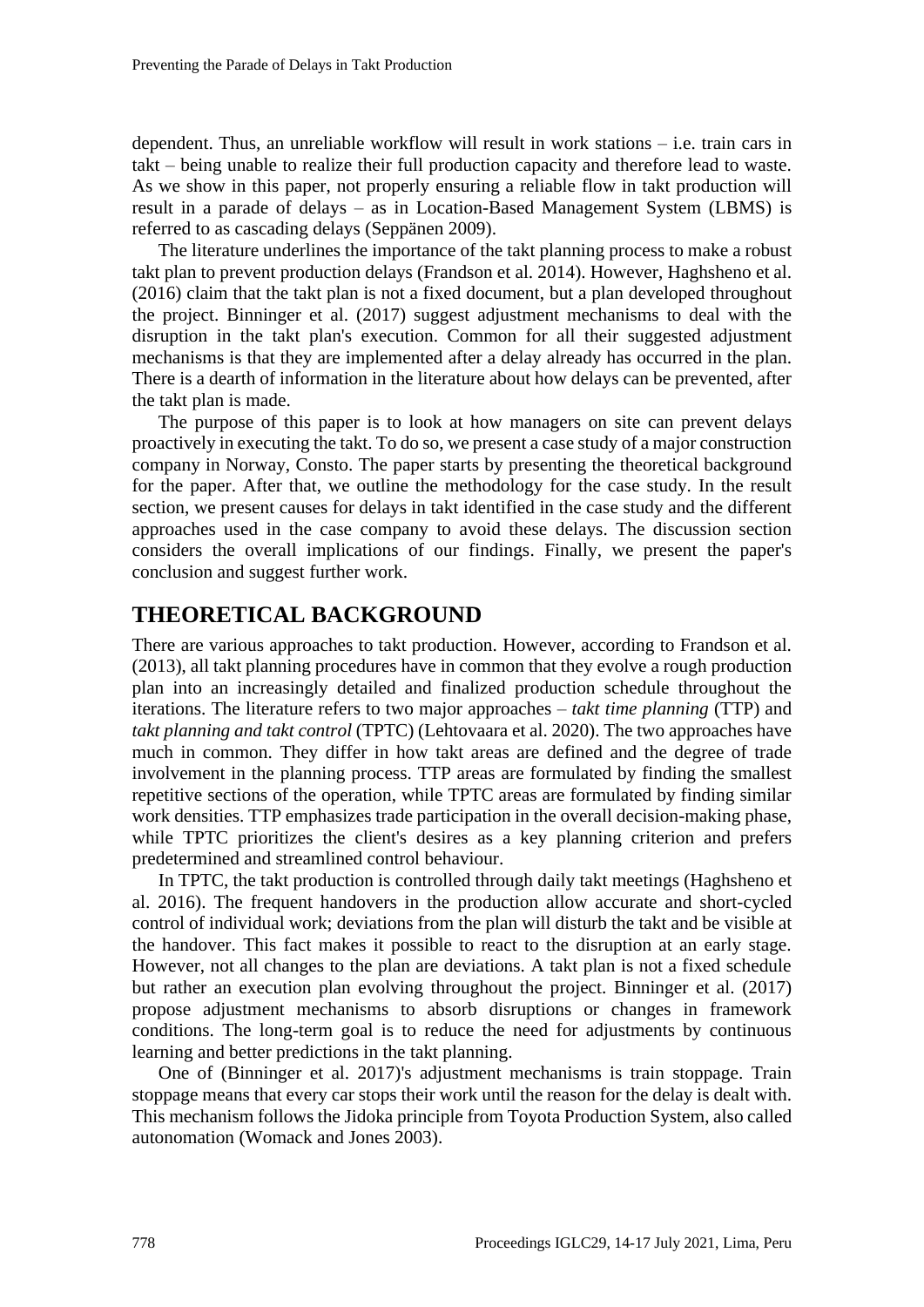The literature suggests that takt can be combined with the use of the Last Planner System to improve production control (Binninger et al. 2017; Frandson et al. 2014; Kalsaas et al. 2015; Schöttle and Nesensohn 2019; Seppanen et al. 2010). The Last Planner System (LPS) is a staple of production planning and control within Lean Construction. LPS increases plan reliability by identifying what work *should* be done and ensures that it *can*  and *will* be done (Ballard 2000). Schöttle and Nesensohn (2019) stress using LPS in all phases of construction to achieve production flow. They argue that it is critical to design a production system that spans from design till handover to the client for a project to succeed.

An important mechanism of LPS is that the people doing the work are involved in planning the work to ensure that plans are feasible in production. Another mechanism is the lookahead process. It makes upcoming work ready for production by analyzing constraints and removing them. Additionally, the system aims to match the workload and capacity within the production system.

Related to takt, Location Based Manager System (LBMS) is another method to structure work on site by dividing the building into work areas (Frandson et al. 2015). In contradiction to takt, LBMS allows trades to keep a steady crew size in production by adjusting the time used in each area to match the labor. A control mechanism in LBMS is to track production in every area and compare it with the planned production using flowline diagrams. By assuming that the current production continues, LBMS forecasts if the area will be finished in time or if measures are needed to increase productivity. Also, compared to takt, LBMS uses more time buffers to reduce the risk of deviations and to prevent cascading delays in production.

According to Seppänen (Seppänen 2009), cascading delays are chains of dependent problems that occur in production. Cascading delays are caused by resource delays, working out-of-sequence, and space congestion due to several trades working in the same areas. In LBMS, cascading delays affect the workflow on site. However, does it not tend to delay the overall schedule of the project due to buffers implemented.

Seppanen et al. (2010) proposed that cascading delay chains should decrease by combining LBMS with LPS. They found that LPS mechanisms as weekly plans and lookahead schedules complemented LBMS's control mechanisms by giving early warnings of potential, upcoming disruption to the production.

Regarding dealing with delays in takt, the literature mainly describes mechanisms that are retroactive. One notable exception is the use of LPS. The literature suggests LPS can complement takt production with proactive control mechanisms (Frandson et al., 2014). However, while the literature on LBMS describes the benefits of mechanisms such weekly meetings and lookahead planning, the takt literature contains few details on how the LPS proactively helps to maintain production in takt. Nor does the literature consider cascading delay chains in takt and how they affect the takt production.

### **METHODOLOGY**

This paper is based on a case study of the Norwegian contractor Consto. The Consto group consists of 15 regional companies and operates nationwide. Their first experience with takt was building the A-wing at the University Hospital of North Norway in Tromsø – a complex project that started in 2015 and finished in 2018. Since 2015, they have used takt in several projects across the country, and they have developed their own strategy and procedures to plan and execute takt production.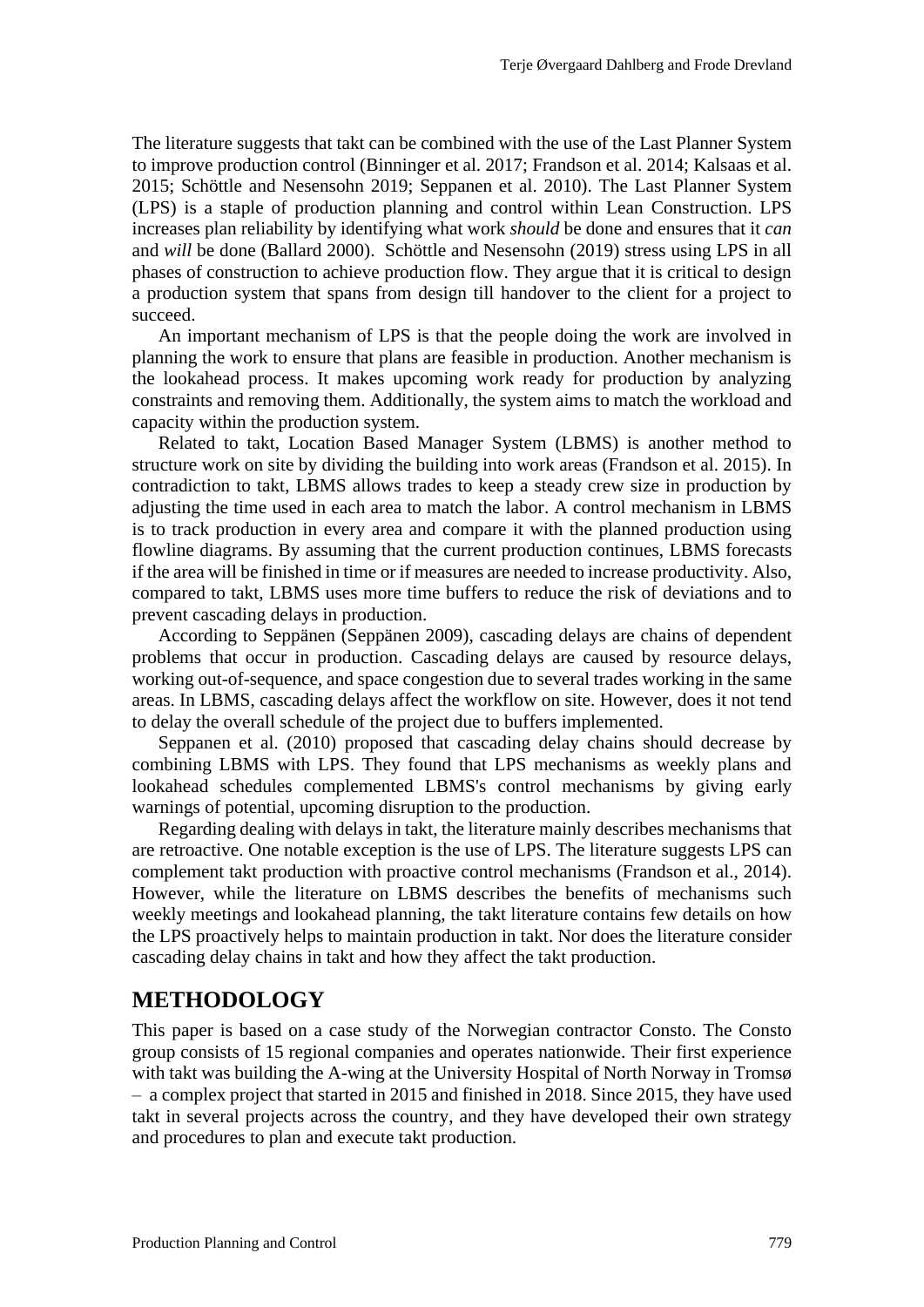To investigate Consto's practices and experiences, we interviewed seven informants with key roles, such as project managers, site superintendents, and foremen. Consto suggested informants with experience using takt. The informants came from different companies under the Consto umbrella. They had between them experience from ten unique project organizations using takt on a hospital, an airport project, and several apartment buildings and schools. All project examples used design-build contracts, with Consto responsible for the design phase as well as execution. In some of the projects, all the trades were sub-contracted. However, in most projects, Consto had their own trades crews for either carpentering or concrete or both. We used semi-structured interviews lasting between 45 minutes and two hours. These contained questions to reveal challenges in takt production and how they work to overcome, prevent, and learn from them.

We analyzed the interviews using a thematic coding approach per Robson and McCartan (2016). All interviews were transcribed, and the informants' statements were tagged with codes that identified what topic or theme. Some of the codes were predefined based on preliminary studies; however, the majority rose from the gathered data. After that, we grouped related codes into major themes before we placed all the themes into two main categories: causes for delays and elements for preventing these delays.

Also, we did a limited document analysis on internal brochures and presentations on the topic of Consto's planning and control approach, *Involverende Bygging i Consto* (Eng: Involving Construction in Consto). The purpose of the document analysis was to investigate Consto's building strategy and internal guidelines on implementing takt.

## **RESULTS**

This section presents the findings from the case study. The interviews were the primary source for these. Unless explicitly noted in the text, all the presented results stem from these. We have divided the findings into two categories: causes for delays and elements for preventing these delays.

#### **CAUSES FOR DELAYS**

#### **Deliveries and logistics**

According to the informants, one of the main reasons for delays in takt productions is late deliveries to the building site. Delay of delivery of materials, equipment, tools and other requirements prevent cars from completing their work in the takt area before the handover to the next car. The missing delivery or unfinished work will often affect the next car directly. However, sometimes the effect of the delay appears only later in the production.

Delayed deliveries can result from unexpected conditions such as bad weather, incidents or even a pandemic. However, in many cases, the reason for deliveries being late is that they are ordered too late. Trade contractors tend to postpone orders to maintain the opportunity to add on more materials or equipment to save shipping cost. Instead of making the orders as soon as possible, the participants postpone the orders as much as possible. It turns out that it is hard to evaluate when the last deadline for ordering is, and, in some cases, the contractors outright forget to make orders because of this waiting tactic.

On the other hand, too early deliveries to the building site are also reasons for delays in the takt production. Materials or equipment stored at the site takes up space and need resources such as workers, time, and planning. Using the takt areas as storage space inhibits the production directly, while using transport areas such as hallways or stairs slows down the logistic. An informant expressed that a significant challenge in takt is to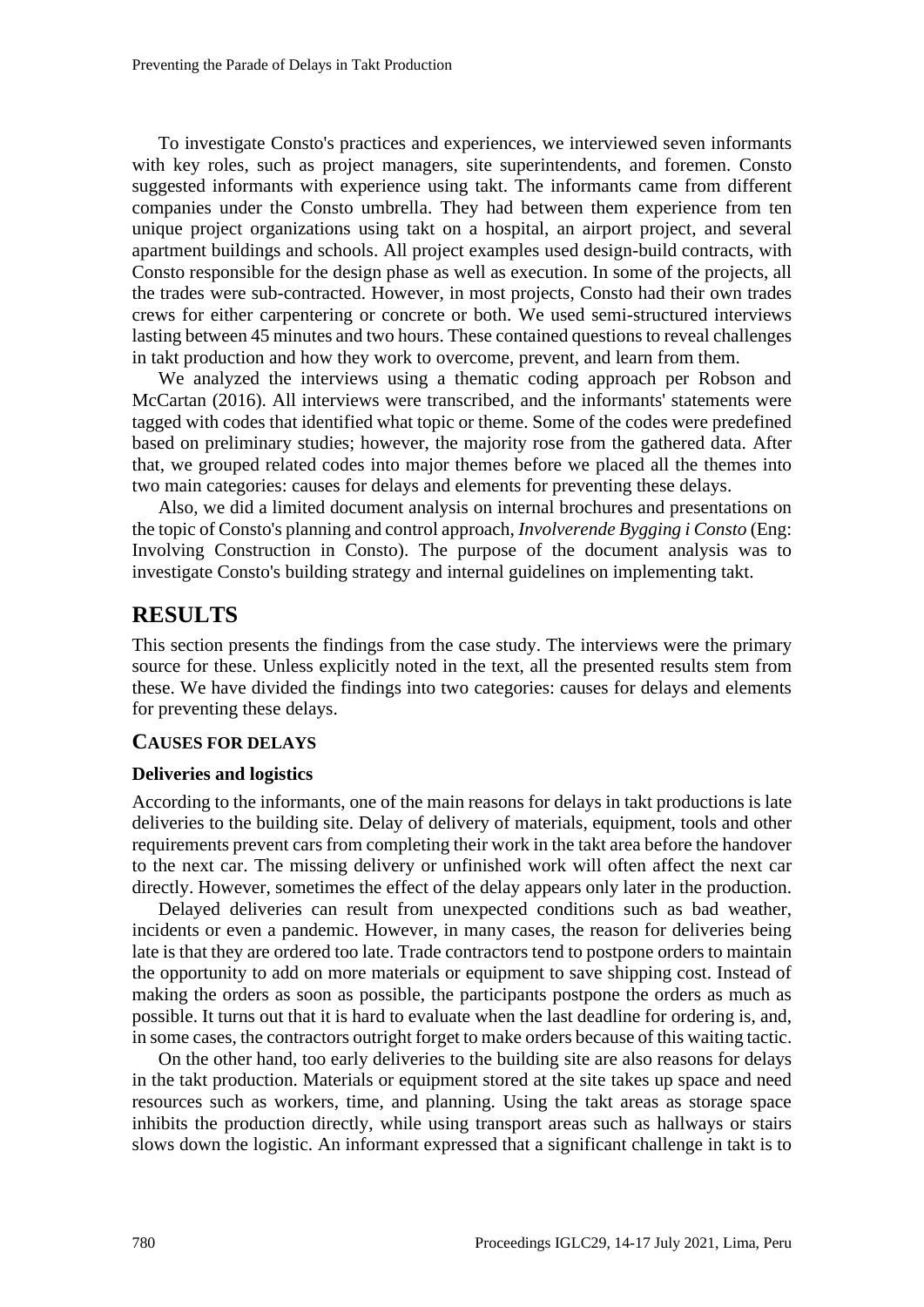handle the areas that are combined takt and transport areas to prevent the previously mentioned scenario. Also, dedicated storage areas slow down logistics due to deliveries needing more transfers than if delivered directly to the work area.

#### **Errors**

Building errors is another reason for delays in takt production. Errors require rework and tearing down the existing product, often leading to damage to trades' finished work in the takt area. Such occurrences cause a chain of correction work that affects the progress in the takt area.

Interestingly, many informants did not consider building errors to delay the takt because the correction work was handled outside or parallel to the takt production. However, later in the interviews, all informants admitted to correction work often tended to cause delays later in production. We found that congestion of correction work shortly before the planned completion of a takt area was often the reason for not completing the area on time.

#### **Incorrect estimation**

From the analysis, we discovered that if the input to the takt planning work is incorrect, it can lead cars working too slowly related to the plan and not finishing with the work in a takt area on time. Underestimated amount of work or areas not adequately sorted cold be causes for the delays. For example, floor plans are often used as the primary documents while planning the takt. Variables like room height can easily be forgotten in the process and cause more work or need for equipment – such as lifts – to complete the area.

According to one informant, overestimating efficiency was a cause for working too slow according to the project's plan. However, this is not a common problem, and other informants said that efficiency is often higher than expected in takt due to the high degree of repetition in work.

#### **Available staffing and crew**

We found that a lack of workers can be a reason for cars not being completed in time. The informants mentioned the constant need for more labor in the Norwegian construction industry as a cause for short-staffing in takt production periods. There is also a challenge with temporary labor replacing workers drilled in the cars' repetitive work. Sometimes, one worker needs two temp workers as a replacement, not because the temp workers are not qualified, but because the takt train's efficiency is tied to repetition.

An additional reason for a lack of workers is illness or injuries. Especially crucial for cars with small contractors and few workers. For example, if a car contains only one worker who gets an injury that makes it impossible for them to keep working the next takt time, the risk of not completing the takt area is high. As mentioned, it is not easy to find a replacement on short notice, and if one manages, it can be hard keeping up the required efficiency.

#### **Communication and key roles**

We found internal communication problems to be an underlying cause for delays. The main problem is replacing key roles and staff between the takt planning process and the start of the takt production, or later in the production itself. The informants emphasized that the takt planning process is more than just the end-product, the takt plan. The planning process is where all the takt production trades anchor the main goals and notions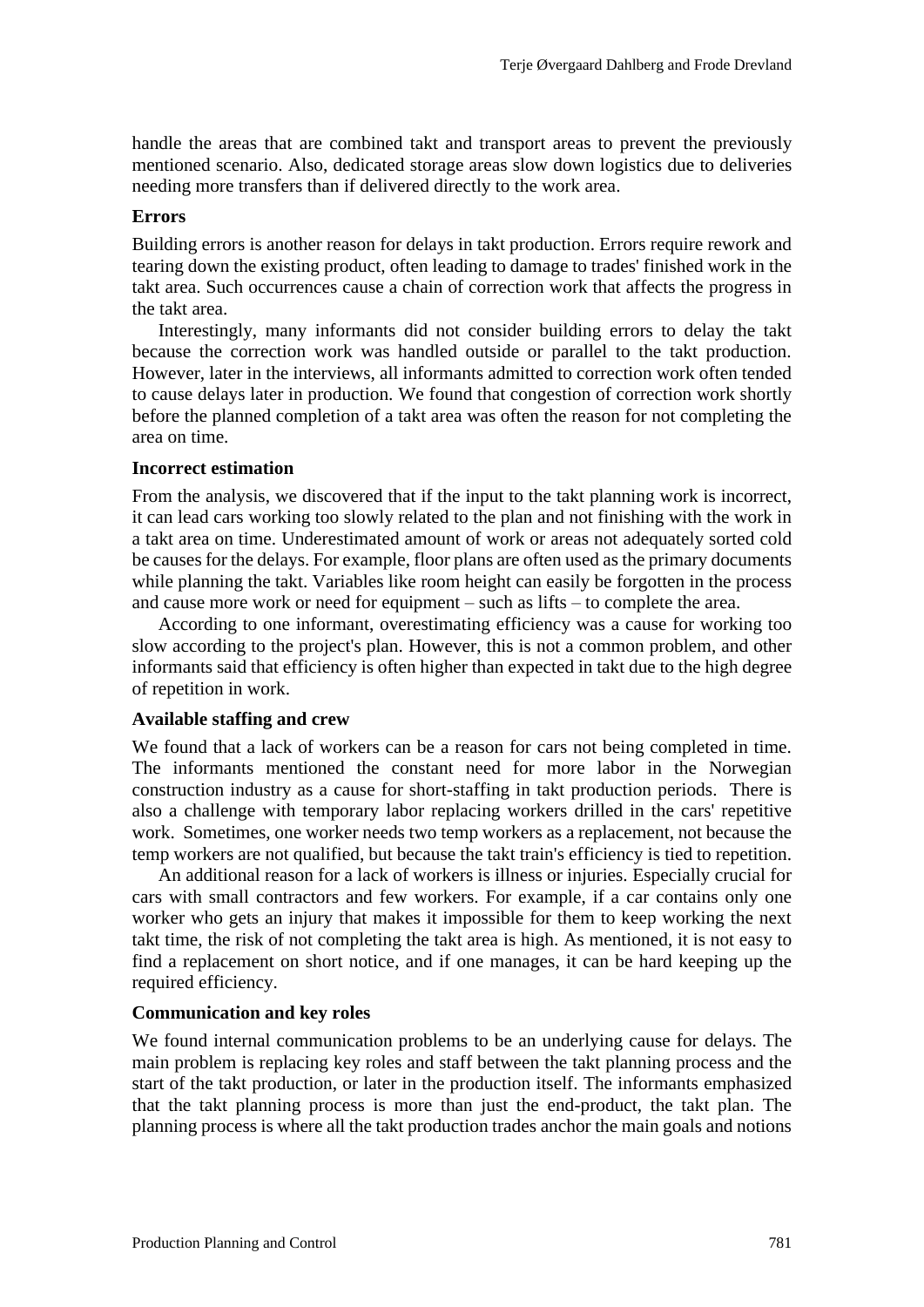of collaborating. Being part of the process is vital for feeling ownership of the project and committing to the takt plan.

It is not easy to make people have ownership and commitment to the takt plan without involving them in the takt planning process. The informants claimed that this is why it is crucial to involve the right people from every trade in the takt planning process. The people in the planning process need to have a sufficient understanding of how the work is done and, at the same time, be able to plan. For example, when a trade representative is a manager with little or no attachment to the workers who will do the work. They often fail to consider essential parts of the work in the planning, and then they fail to communicate the importance of the plan to the workers. The result is the workers and crew leaders on the construction site lacking ownership and commitment.

#### **PREVENTING DELAYS**

In the case study, we found several different approaches to prevent takt production delays. A similarity between all approaches is that they all benefit from a high degree of involvement from the trades with the takt planning and in the production phase. All the informants agreed that making disruptions, abnormal production, or uncertainties visible as soon as possible is crucial for preventing delays in takt. In the following, we will present the main strategies identified for preventing takt delays.

#### **Weekly meetings**

Some informants acknowledged that weekly meetings with all takt production trades were a key tool to prevent delays. The meetings included a status update from all trades and a lookahead planning discussion for the next three weeks focusing on the first one. Some informants recommended doing the meeting halfway through the one-week takt time so that the trades had time to discover potential delays and at the same time had sufficient time to do measures before the handover of the takt area.

The projects used several measures to correct issues identified in the weekly meetings. For example, some to ensure sufficient capacity, levelling up the work crew with more power to increase productivity and assigning overtime work. Other to find solutions to deal with obstacles such as late deliveries. Here, the typical approach was to get together all the relevant actors – e.g. trades and suppliers – and develop a plan of action to ensure minimal impact on the takt plan.

On the other hand, some informants reported having challenges with the weekly meetings. They had experienced trades showing up unprepared to clarify the status on site and look ahead to the following weeks. In some cases, the trades were described as too positive regarding their production halfway through the takt time and would not report potential delays in the meetings. The trades gambled on production speed increasing in the second half of the takt time without doing any measures, which often led to delays. Another concern was that the weekly meetings alone could not handle all challenges at a dynamic construction site. There is a need for more frequent meetings to distribute information and involve the trades. Many of the project organizations interviewed in this study claimed that Daily Huddle is a tool to meet these needs.

#### **Daily Huddle**

Many of the informants mentioned Daily Huddles as a significant tool to handle the dayto-day obstacles on site. They described Daily Huddles as a 15-minute meetings series taking place every morning out on the site. All participants on site, inside and outside the takt production, are represented. The Daily Huddle is a tool to distribute and gather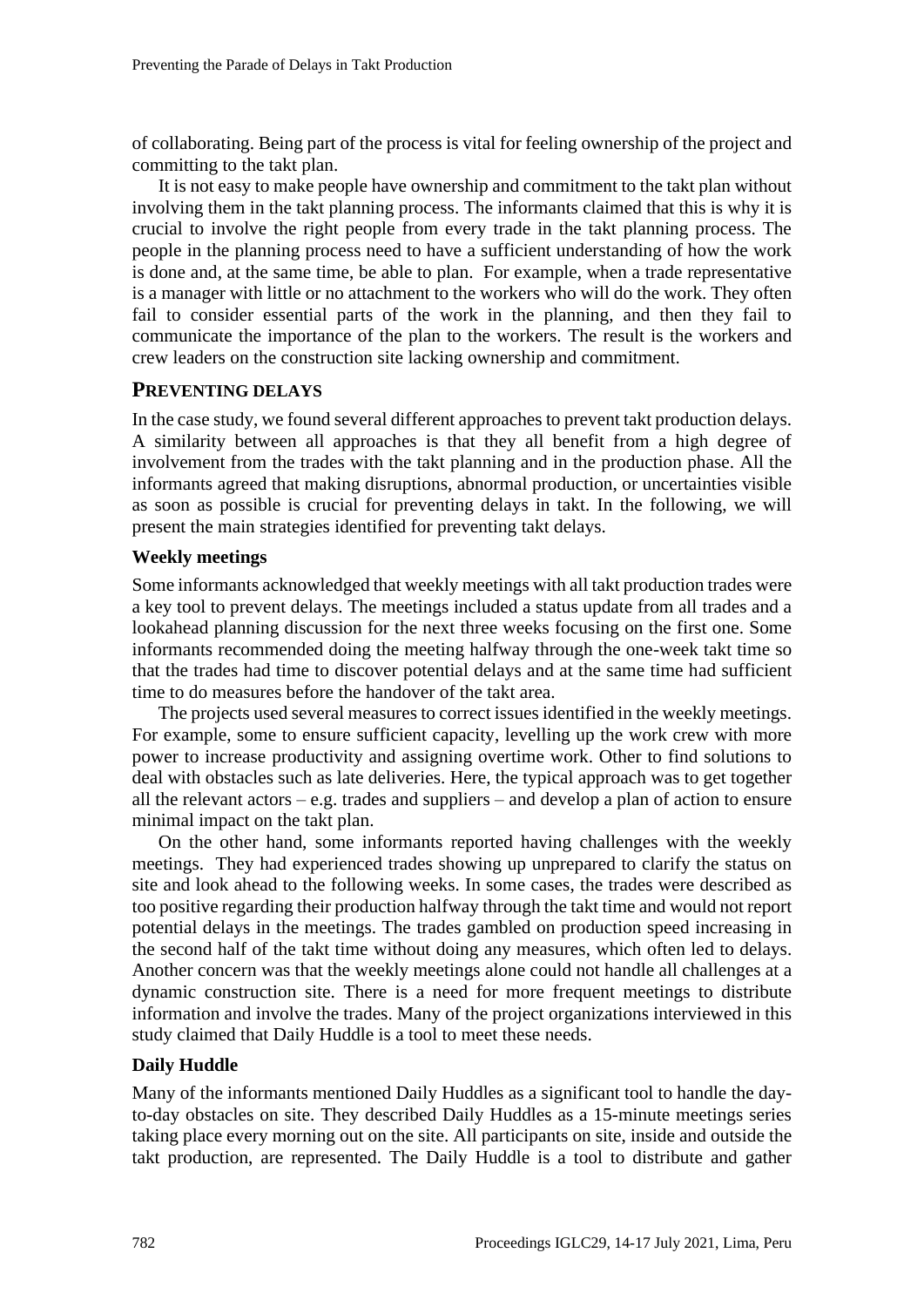information such as upcoming deliveries or production disruptions. In this way, solutions, especially to logistics challenges on site, can be solved effectively immediately after the challenge becomes visible, instead of waiting for the weekly meeting.

We found that some project organizations used Daily Huddle in combination with the weekly meetings. In contrast, others had gone over to relying solely on Daily Huddle as the production control and involvement mechanism. The projects that used only Daily Huddle saw no need for further involvement from the trades. Prioritizing the Daily Huddle led to increased benefits from them. The key was to involve the right roles with a good overview of the whole construction process and decision-making mandate in these meetings.

Consto's crew leader for carpentry typically led the Daily Huddle in projects that used both meeting series types. On the other hand, in projects using only Daily Huddle, the site superintendent led the meetings. By involving key roles such as the site superintendent and, in some cases, even the project manager in the Daily Huddle, chains of commands shortened, information flow increased, and the time from a challenge becoming visible to it being solved was reduced.

Prioritizing the time after the meeting, and solving the identified issues right away, was vital to benefit from the Daily Huddles. For example, in one project, nobody in the project organization was allowed to schedule appointments until one hour after the Daily Huddle. This rule ensured that they had the time to deal with potential needs that occurred in the meeting.

#### **Planning phase**

Another finding is that a well-structured handover process from design to execution can help prevent delays in the takt production. Some of the project organizations had used a meeting series called the 16-12-8-4-1 meeting series for this purpose. This series is parallel to the takt planning process. The main goal is to ensure that the design's detail level is sufficient and that the preconditions for construction are adequate.

The internal document *Involverende Bygging i Consto* states that the 16-12-8-4-1 series consists of five meetings 16, 12, 8, 4, and 1 weeks before the takt production starts. The first and the second meetings included the design team and the main contractor Consto. In the third meeting, eight weeks before the takt start, the design team hands over the drawings to the main contractor and sub-contractors. The last two meetings of the series focus on ensuring that the drawings are sufficiently detailed for construction. The last meeting of the series also ensures that all constraints for starting the takt have been removed.

All the informants in the study emphasized that the key to a smooth takt production is to ensure every participant feels ownership and commitment to the takt plan and that they are working towards the same overall goal. This ownership feeling and commitment can be created in the takt planning by involving the trades in the process. We found that it is essential to spend enough time on the takt planning so that crucial issues in the takt production are identified and solved. According to the informants, the project organization should strive to guarantee that the people who will actually do the takt  $production - i.e.$  crew leaders – are involved in the planning.

Often, Consto, as the main contractor, will be significantly more experienced and knowledgeable about planning than the sub-contractors. According to the informants, it can then be a good idea for them to help the trades in their planning. Some informants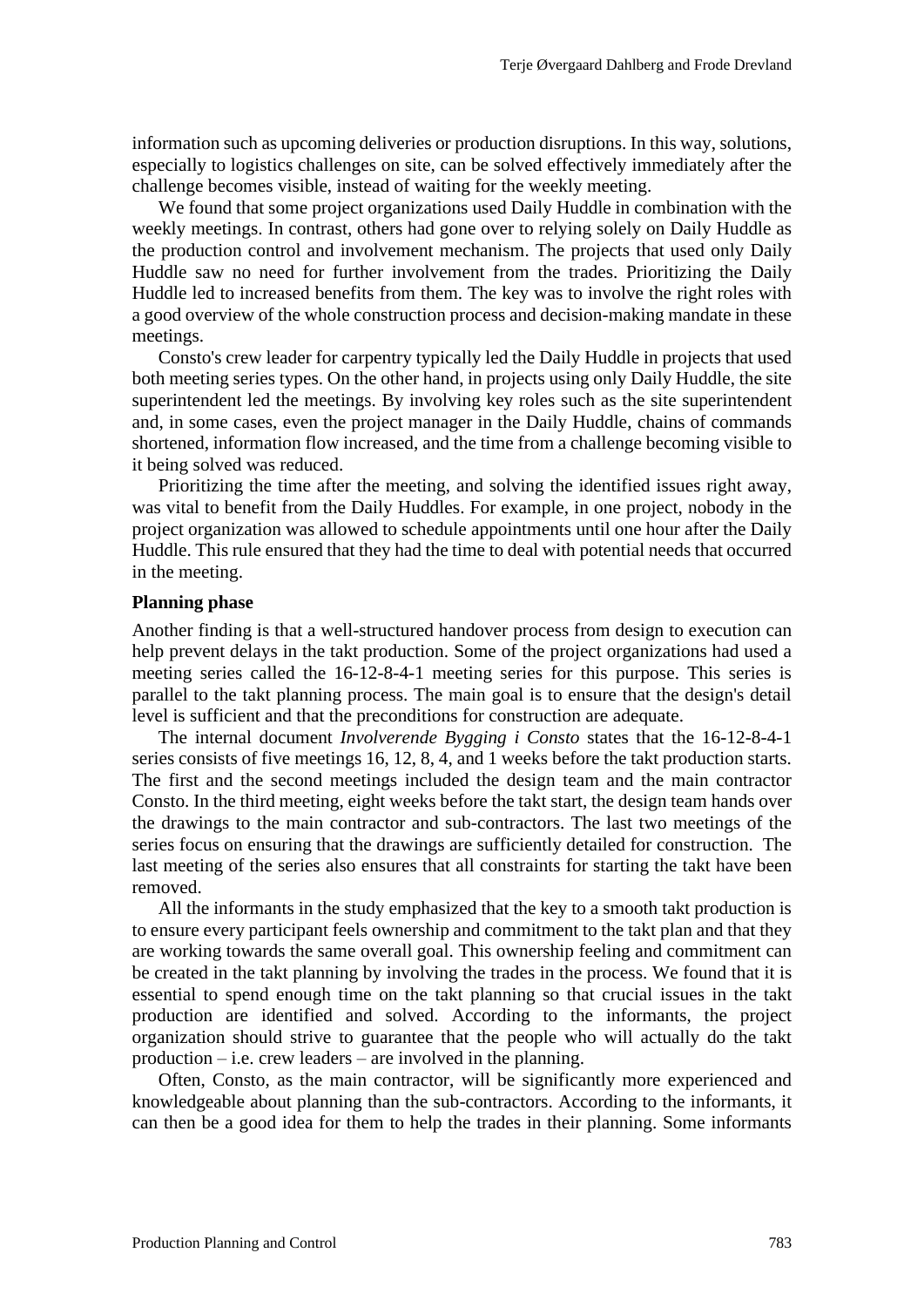revealed that they sometimes had sat down with single trades and, for example, made very detailed logistic plans to maintain site workflow.

To prevent delays related to deliveries, we found it beneficial to ensure orders are placed before the takt production starts. With takt, every trade knows what and where to produce when and can easily convert the takt plan into a delivery plan. Some informants said that fewer delivery related problems occurred when they had made sure that the trades in the takt had made their orders before the production started. They also said that any changes to the deliveries after order placement, was often no problem for the supplier as long they were made in sufficient time before the delivery. Also, with occurrences of delays, they had experienced few issues related to postponing deliveries from the supplier.

### **DISCUSSION**

#### **CAUSES FOR DELAYS**

The causes for delays found in this paper are arguably not only related to takt production but construction in general. They align with earlier findings in the literature, especially, findings related to delays in LBMS. There are many similarities between the two work structuring methods – takt production and LBMS. Therefore, it is not surprising that the methods face similar challenges to maintain production. However, a unique factor for takt production is the tight coupling between activities and little or no time buffers to absorb variability. Therefore, we would argue takt is the more fragile production system of the two, with less room to implement necessary measures to prevent delays before handovers between trades, leading to unfinished takt areas being handed over.

According to our findings, handing over unfinished takt areas tends to lead to more delays later because of irrational work sequences and correctional work – i.e., it leads to what we would call a *parade of delays.* The parade of delays is similar to Seppänen's cascading delay chains in LBMS. However, a parade of delays in takt production is more likely to affect the overall delay in the project due to the differences between the work structuring methods previously discussed. Once a delay has occurred in takt production, it requires taking measures straight away to not delay the overall schedule in the project. For example, the literature points to train stoppage as a solution to prevent these handovers of unfinished takt areas. However, train stoppage cannot fully prevent a parade of delays. A train stoppage will cause an overall delay. It delays the takt plan one takt period, a delay which will not be made up without other measures.

Both cascading delays and the parade of delays relates to the principle of jidoka, in the sense of not letting a deficient product pass through the production line  $-$  it causes more waste than just fixing the problem straight away. Therefore, it is crucial to strive to prevent delays instead of reacting to them when they occur.

#### **PREVENTING DELAYS**

The literature suggests that the key to flow in production is to design a production system that spans from the design phase to the handover to the client. The 16-12-8-4-1 meeting series aims to deal with the transition between the design and production phases by gradually involving the trades in production. This gradual transition helps the trades familiarize themselves with the design and quality assure it, making production plans – e.g. the takt plan – more reliably. In particular, the meeting series can help prevent delays such as building errors and incorrect estimation.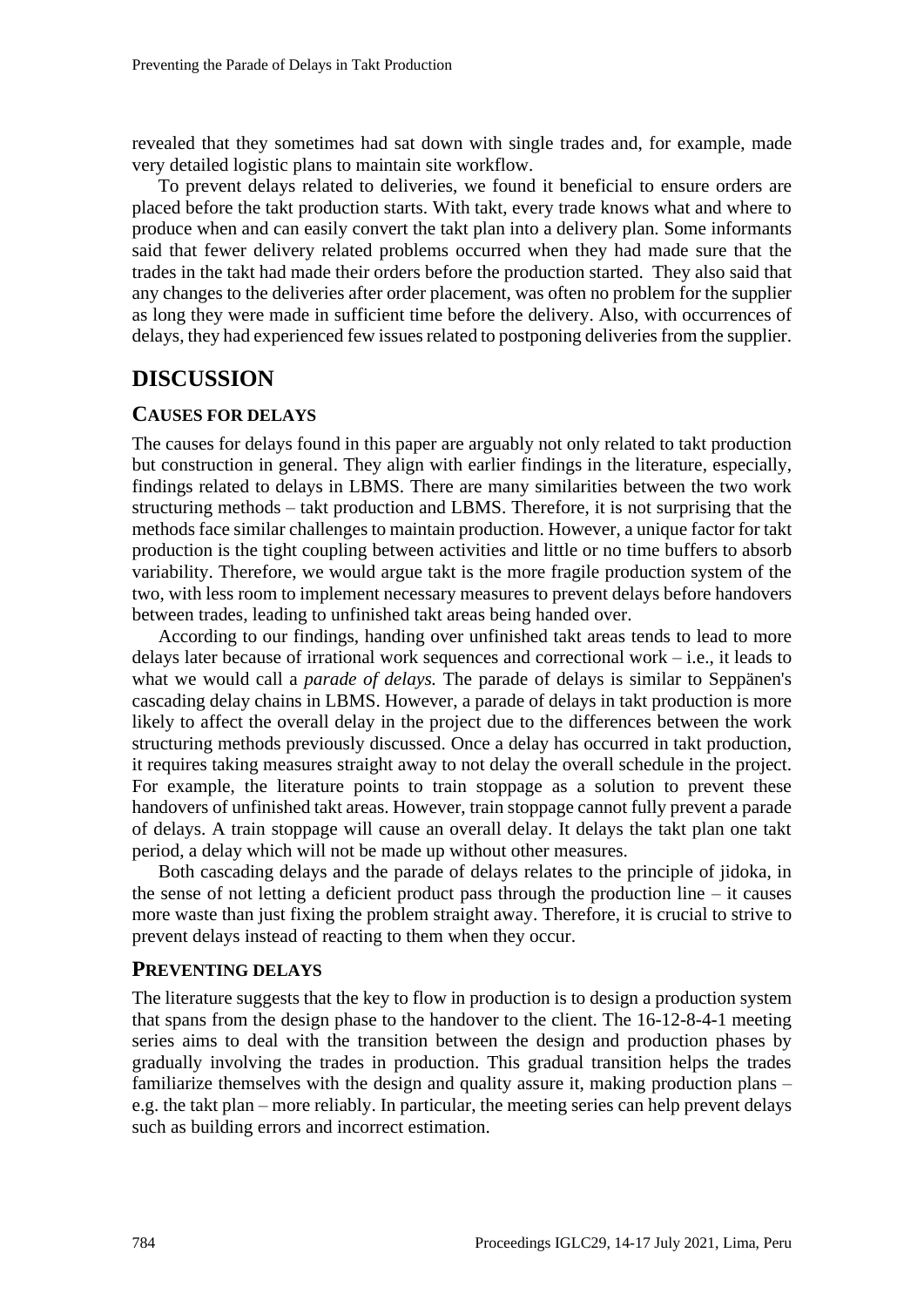Planning the logistic on site is key to keeping the flow in the takt production. The takt plan makes it easier to make visible where the different trades will be working at specific times but need to be complemented by additional planning of non-value creating activities such as transportation of materials and supplies. From the case study, one of the most challenging parts of logistics was handling takt areas that are also transport areas such as hallways and stairs. The challenge was to maintain progress in the area and, at the same time, not cut the supply to other takt areas. A key idea of takt is to let every car work undisrupted in the takt area. Any transport through the area will interfere with this. While transport through production areas is a well-known challenge in construction, it has been poorly covered in previous studies on takt and is an area that warrants more research.

The control work of the takt production through Weekly Meetings and Daily Huddles harmonizes well with the Last Planner System's mechanisms. Our findings are in concurrence with previous studies. Weekly Meetings and Daily Huddles are effective tools in combination with takt production. We found that the Daily Huddle is a tool that can deal with disruptions at a very early stage and solve the day-to-day challenges at the site. Our findings underline that it is crucial to involve people with the necessary overview and mandate to make the Daily Huddle effective. Setting aside time for key roles – such as the site supervisor – to deal with minor issues every day can be time-saving in the long run because it prevents parades of delays. Prioritizing the Daily Huddle made the Weekly Meetings superfluous.

A finding in this paper is that the necessary commitment and ownership in the project for the trades can be created through the takt planning process. However, doing so requires the trades to be involved in the process. Among the approaches described in the literature, TTP will serve this purpose better than TPTC.

#### **CONCLUSION AND FURTHER RESEARCH**

The purpose of this paper was to look at how managers on site can prevent delays proactively in executing the takt. To achieve this purpose, we conducted a case study of Consto - a major Norwegian contractor.

This paper confirms findings from previous studies that the key to smooth takt production is the takt planning process. The takt planning process is where the takt production participants build ownership and commitment. A good process is crucial for establishing good communication in the execution phase. Good communication enables detecting and dealing with potential issues before they cause takt delays. Also, the handover from design to production is essential to prevent delays. The 16-12-8-4-1 meeting series is an effective tool for quality assuring the design and making the trades familiar with it.

The consequences of a parade of delays in takt production can be significant. Instead of reacting to delays, delays should be prevented. Even with a healthy takt planning process, we found frequent trade involvement throughout the execution phase necessary to prevent delays. Daily Huddles and Weekly Meetings are tools that improve information distribution, logistics and ensure all preconditions are met for carrying out the takt production on site. We found that it is crucial to involve people who have an overview perspective of the project and decision-making mandate to make these meetings effective. It is also beneficial to set aside enough time after these meetings to solve any needs or issues brought up.

This paper has identified several causes for delays in takt, and approaches for preventing them. Having used a qualitative case study strategy, we have no quantitative